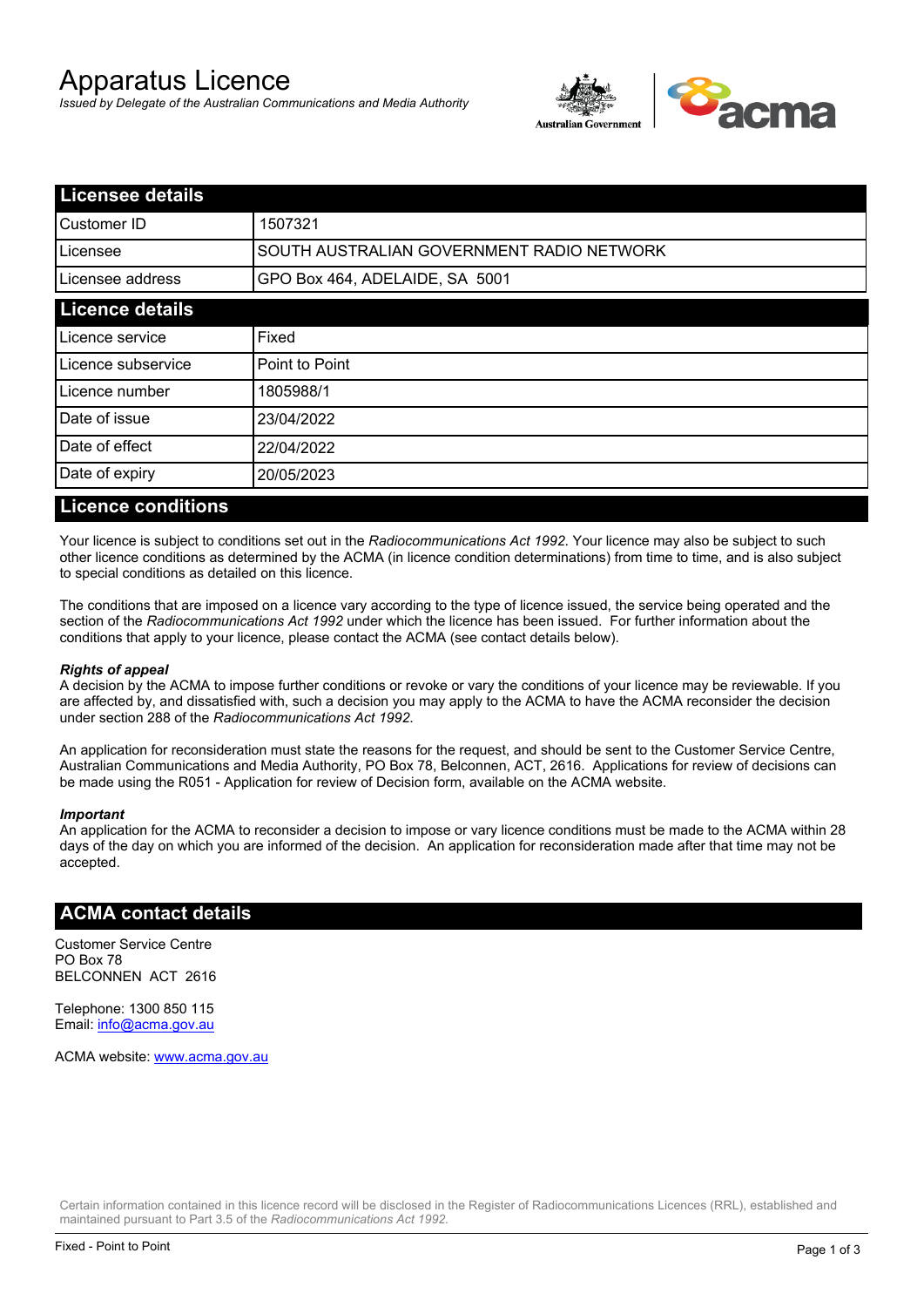# **Advisory Notes applying to licence no.: 1805988/1**

Conditions applicable to the operation of Point to Point station(s) authorised under this licence can be found in the Radiocommunications Licence Conditions (Apparatus Licence) Determination and the Radiocommunications Licence Conditions (Fixed Licence) Determination, the 'fixed licence lcd'. Copies of these determinations are available from the ACMA and from the ACMA home page (www.acma.gov.au).